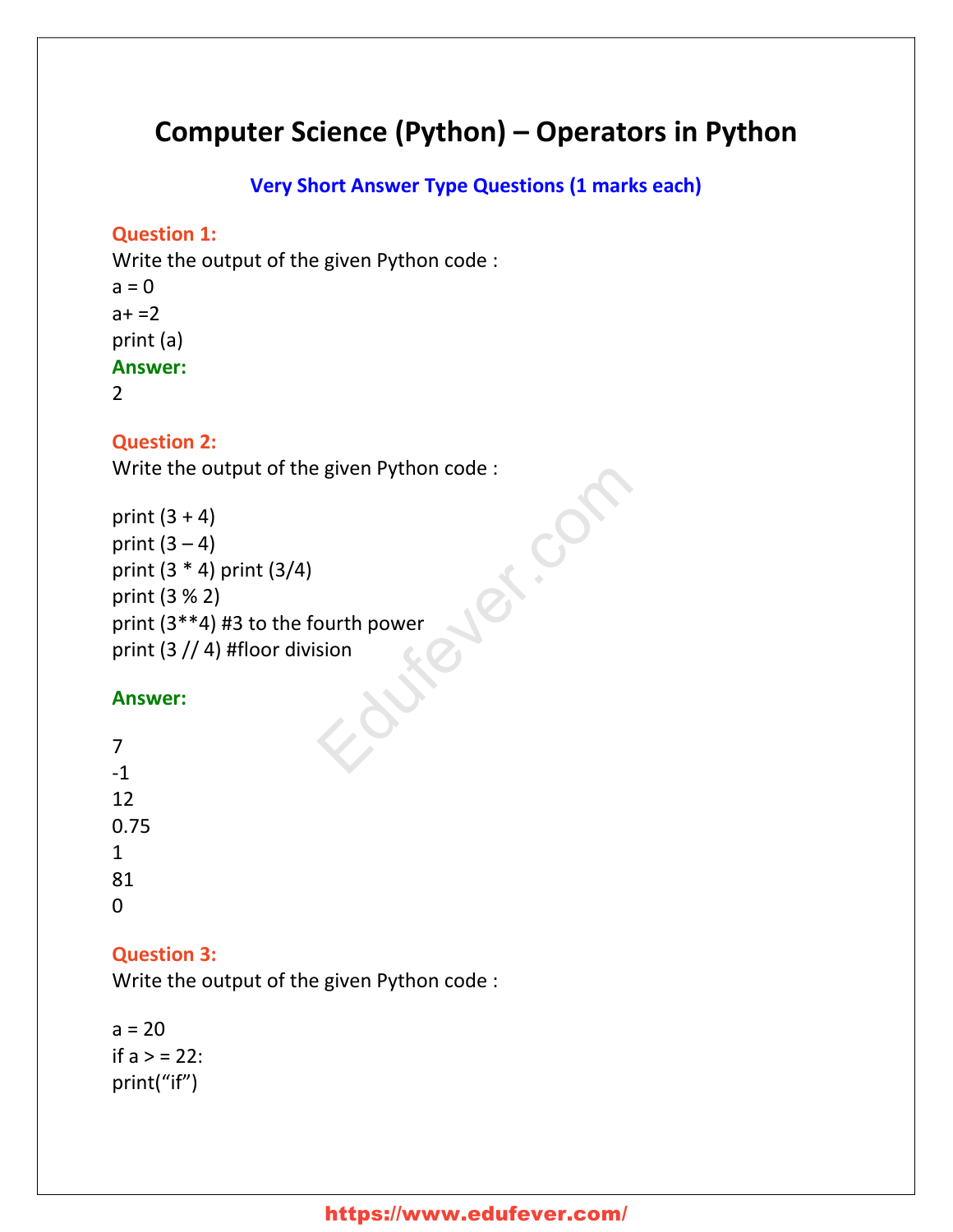elif a >= 21: print("elif") else: print("else")

#### **Answer:**

else

**Question 4:** What is the another name of Comparison Operators? **Answer:** Relational Operators.

# **Question 5:** Which Operator is used for assigning a value into a variable? **Answer:** Assignment Operators. I for assigning a value into a variable?<br>
I for comparison of values?<br>
Preciser?

#### **Question 6:** Which Operator is used for comparison of values? **Answer:** Logical Operators.

**Question 7:** What is the use of "+" operator? **Answer:** The "+" operator adds values on either side of the operator.

**Question 8:** What is the use of operator? **Answer:** The operator subtracts right hand operand from left hand operand.

**Question 9:** What is the use of "\*" operator? **Answer:** The "\*" operator multiplies values on either side of the operator.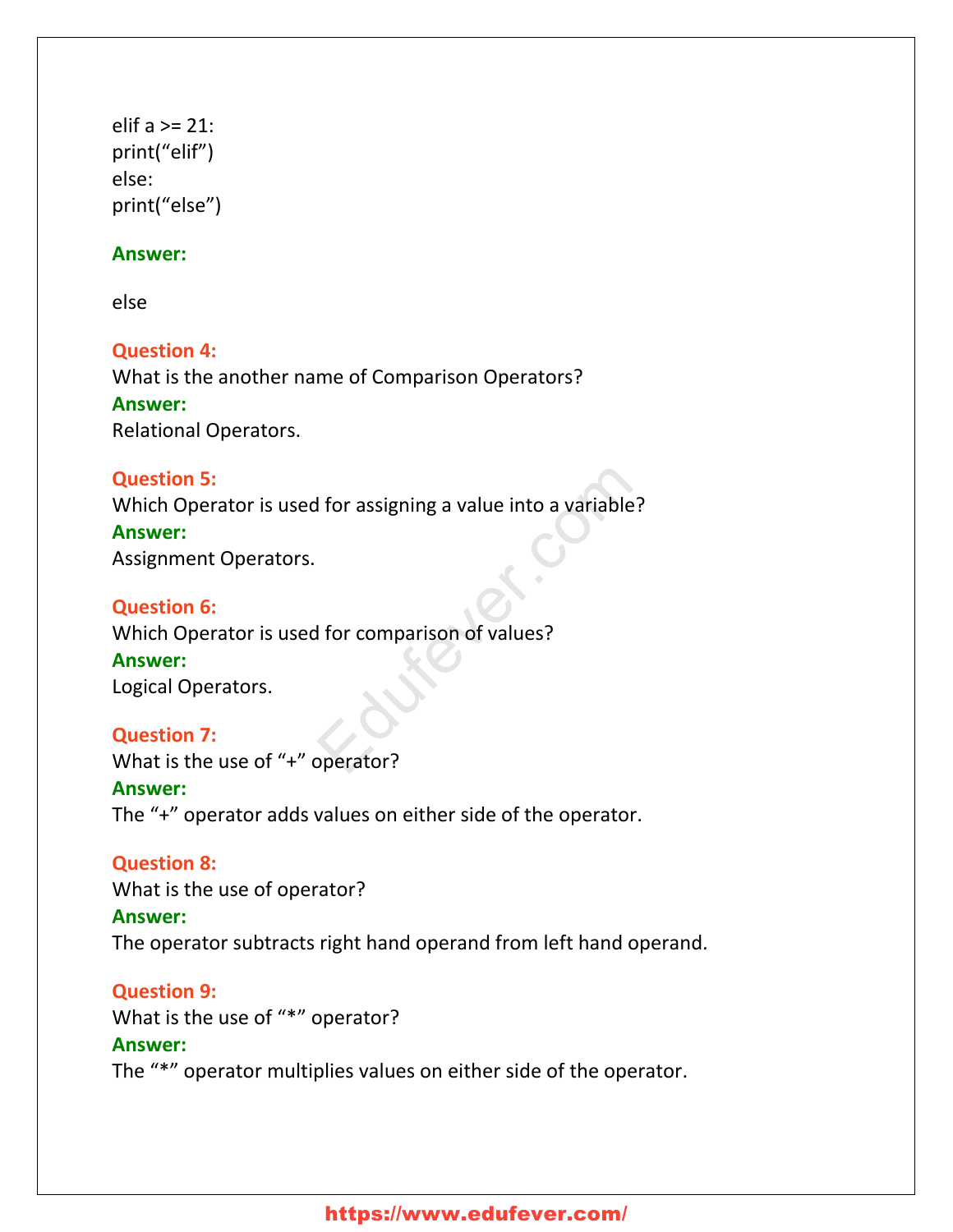#### **Question 10:**

What is the use of operator?

#### **Answer:**

The 7″ operator divides left hand operand by right hand operand.

#### **Question 11:**

What is the use of "%" operator?

#### **Answer:**

The "%" operator divides left hand operand by right hand operand and returns remainder.

#### **Question 12:**

What is the use of "\*\*" operator?

#### **Answer:**

The "\*\*" operator performs exponential (power) calculation on operators.

#### **Question 13:**

What is the use of 7/" operator?

#### **Answer:**

The 7/" operator results is the quotient in which the digits after the decimal point are removed. orms exponential (power) calculation of<br>
spectral comparations is the quotient in which the digits aft<br>
properator?<br>
Two operands are equal or not if yes if

#### **Question 14:**

What is the use of " $=$  =" operator?

#### **Answer:**

It checks if the value of two operands are equal or not, if yes then condition becomes true.

#### **Question 15:**

What is the use of "! =" operator?

#### **Answer:**

It checks if the value of two operands are equal or not, if values are not equal then condition becomes true.

#### **Question 16:**

Why do we use  $"$  < > "operator? **Answer:**

It checks if the value of two operands are equal or not, if values are not equal then condition becomes true.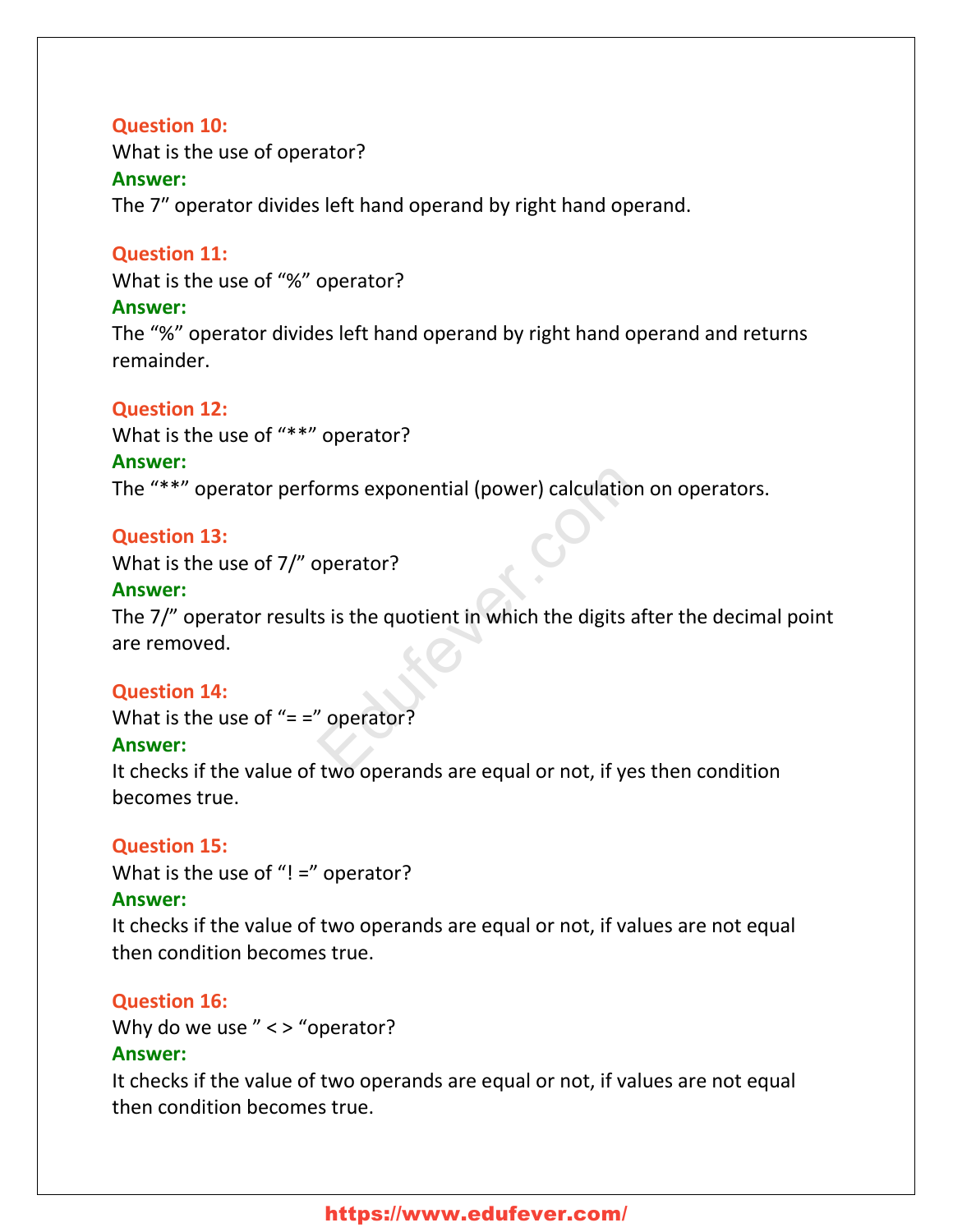#### **Question 17:**

Describe the use of ">" operator? **Answer:**

It checks if the value of left operand is greater than the value of right operand, if yes then condition becomes true.

#### **Question 18:**

Why we use "<" operator?

#### **Answer:**

The "<" operator checks if the value of left operand is less than the value of right operand, if yes then condition becomes true.

#### **Question 19:**

What value has been check by "  $>$  = " operator?

#### **Answer:**

It checks if the value of left operand is greater than or equal to the value of right operand, if yes then condition becomes true. Left operand is greater than or equal to<br>midition becomes true.<br>The than or equal to "operator.<br>Check by "  $\lt$  = " operator?

#### **Question 20:**

Write syntax for "greater than or equal to" operator.

#### **Answer:**

 $a > b$ 

#### **Question 21:**

What value have been check by  $"$  < = " operator?

#### **Answer:**

It checks if the value of left operand is less than or equal to the value of right operand, if yes then condition becomes true.

#### **Question 22:**

Is " < =" a Assignment operator ? **Answer:** No,"< =" is not assignment operator.

#### **Question 23:**

Optimize these statements as a Python programmer.

 $1$  word = 'word' 2 print word. len ()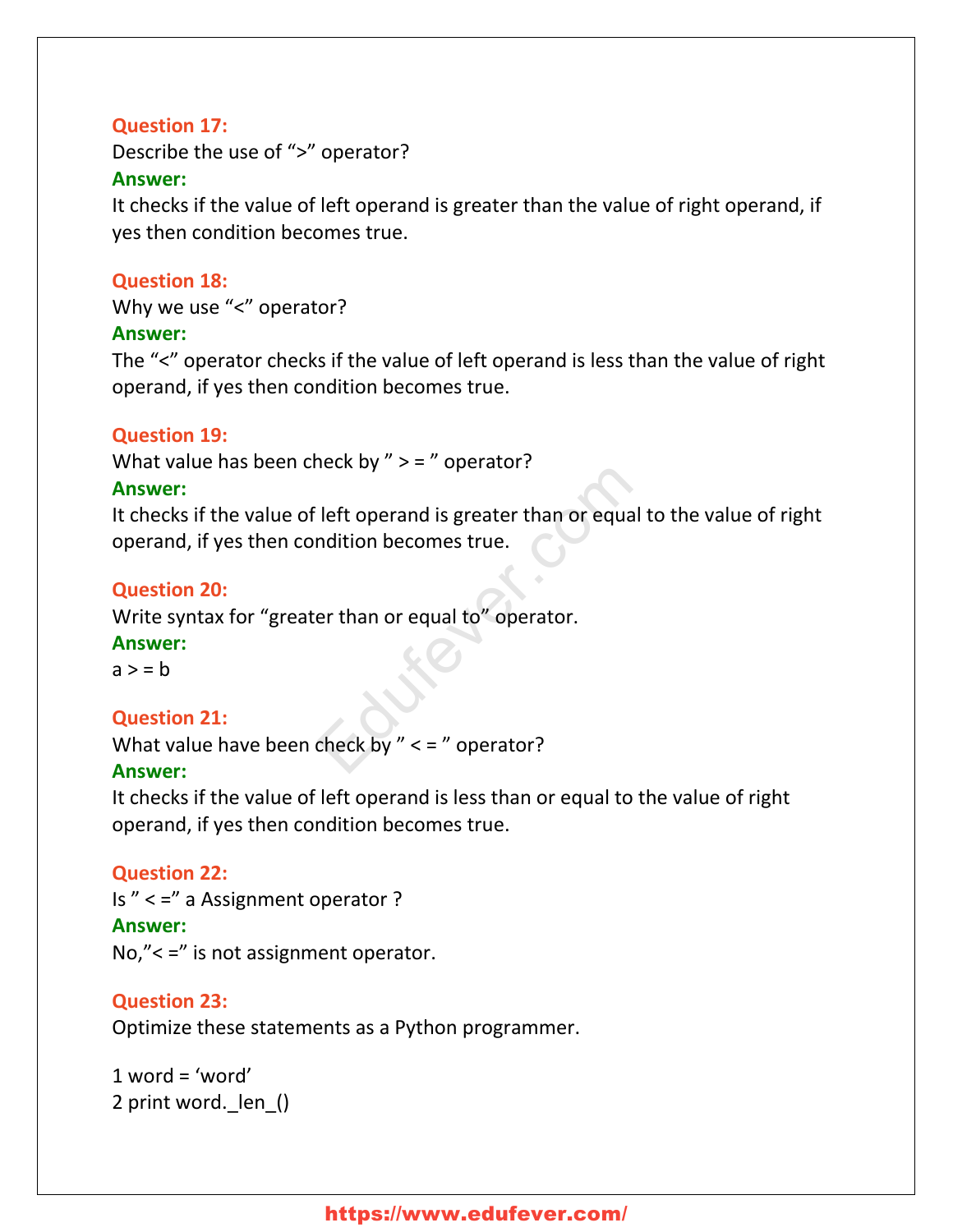#### **Answer:**

 $1$  word = 'word' 2 print len(word)

#### **Question 24:**

How many types of operations are supported by the Python language ? **Answer:**

Python language supports the following types of operations.

- Arithmetic operations
- Comparison (i.e. Rotational) operations
- Assignment operations
- Logical operations
- Bitwise operations
- Membership operations
- Identity operations.

#### **Question 25:**

What will be the output of the following code : ons<br>t of the following code :<br>experience :

```
1 a = 12 a, b = a + 1, a + 13 print a
4 print b
```
#### **Answer:**

```
2
2
```
#### **Question 26:**

Is there an equivalent of C's "?:" ternary operator in Python ? **Answer:**

No.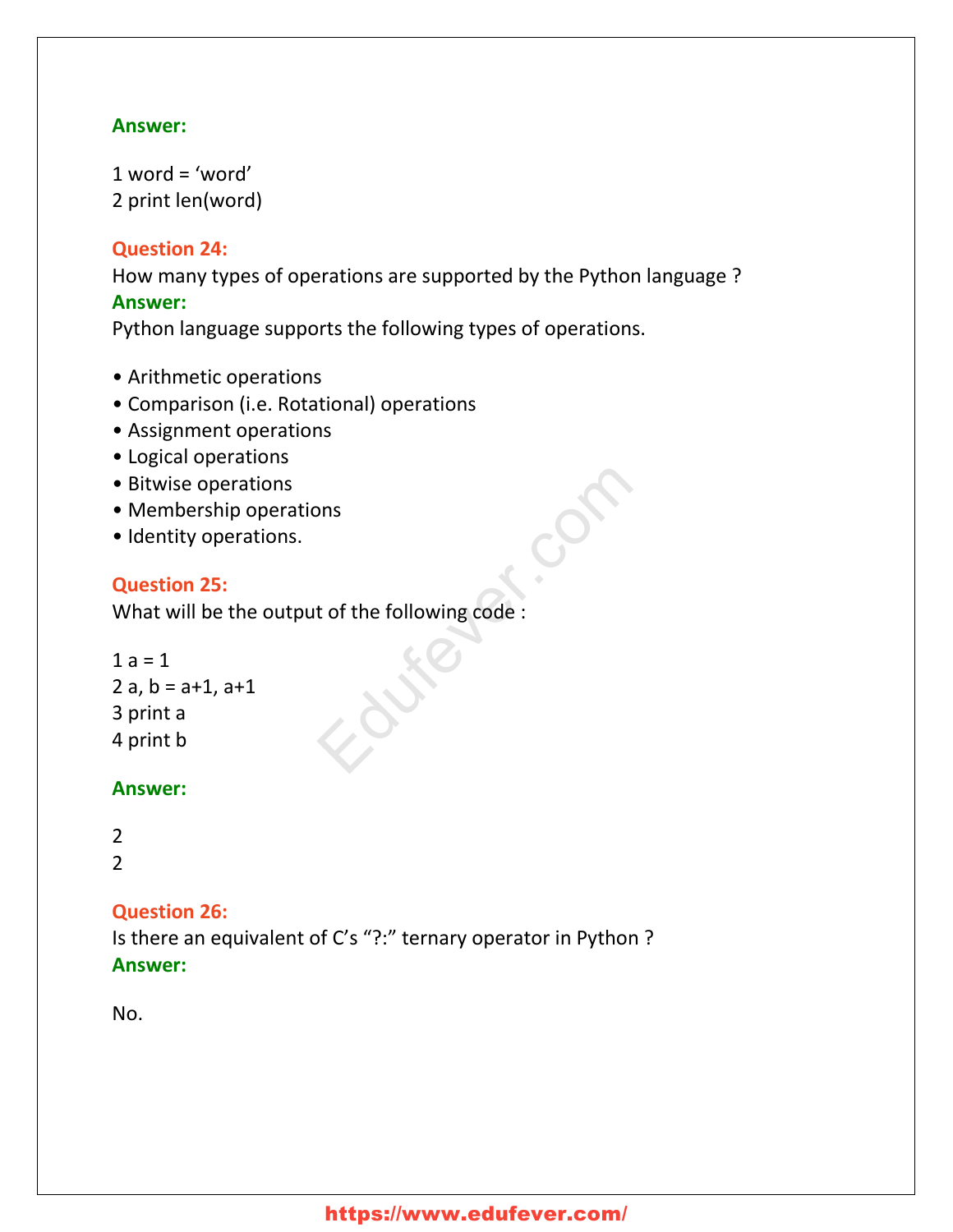#### **Short Answer Type Questions (2 marks each)**

#### **Question 1:**

What do you mean by Operator precedence?

#### **Answer:**

Operator precedence determines the grouping of terms in an expression. This affects how an expression is evaluated. Certain operators have higher precedence than others; for example, the multiplication operator has higher precedence than the addition operator.

#### **Question 2:**

Assume if  $A = 60$ ; and  $B = 13$ ; then find the values of the following : A&B A|B **Answer:** Here in binary format they will be as follows:  $A = 00111100$  $B = 00001101$ hence  $A&B = 00001100$  and  $A|B = 00111101$ hey will be as follows:<br> $\lambda |B = 00111101$ <br> $\lambda = 13$ , then find the values of the follow

#### **Question 3:**

Assume if  $A = 60$ ; and  $B = 13$ , then find the values of the following.

A <sup>∧</sup> Band ~A

#### **Answer:**

Here in binary format they will be as follows :  $A = 00111100 B = 00001101$ hence  $A \wedge B = 0011 0001$  and  $\sim A = 1100 0011$ 

#### **Question 4:**

Explain assigning values to variables in Python.

#### **Answer:**

Python variables do not have to be explicitly declared to reserve memory space. The declaration happens automatically when you assign a value to a variable. The equal sign (=) is used to assign values to variables.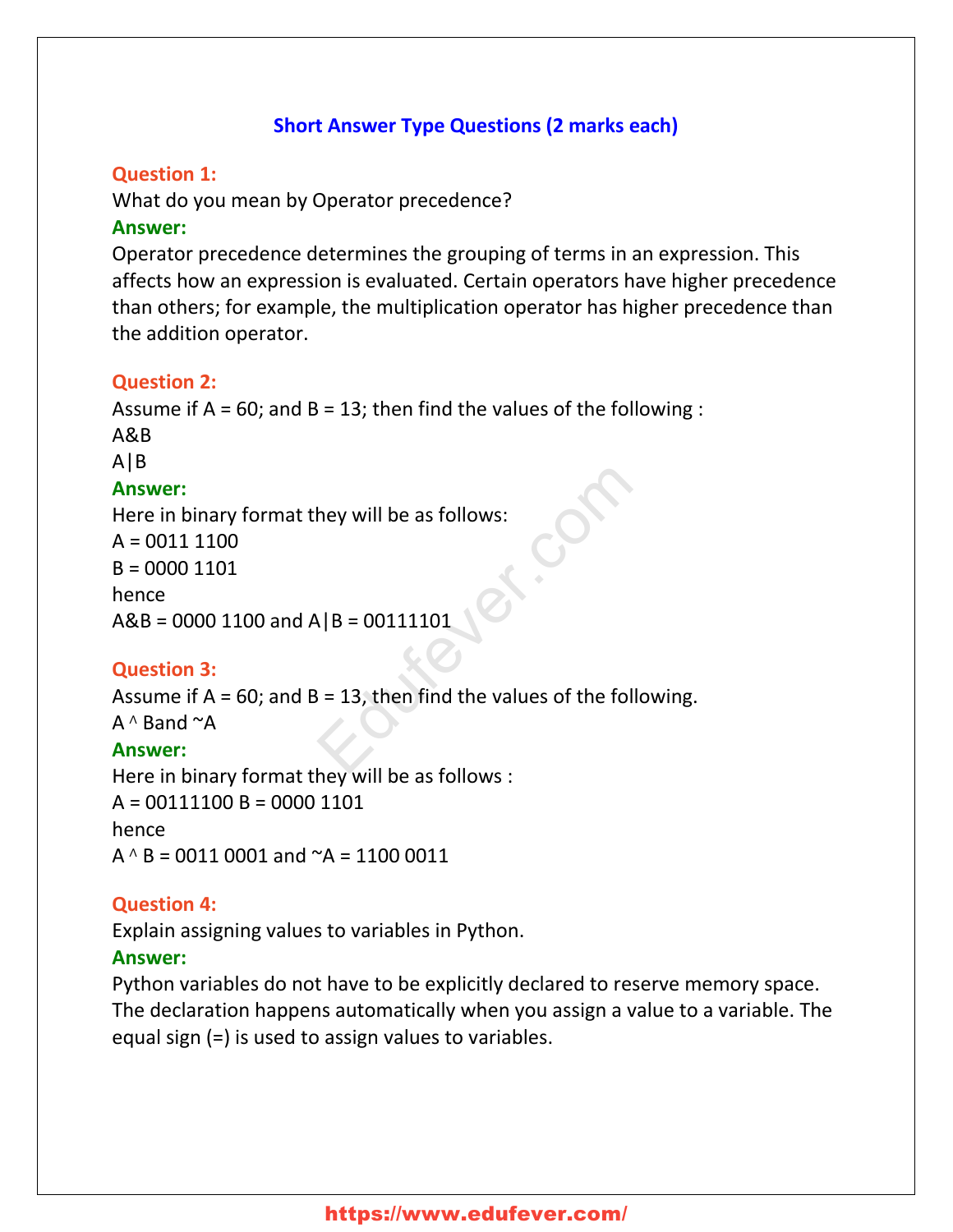The operand to the left of the = operator is the name of the variable, and the operand to the right of the = operator is the value stored in the variable. *For example:* # !/usr/bin/python counter = 100 # An integer assignment miles = 1000.0 # A floating point name = "John" # A string print counter print miles print name while running this program, this will produce the following result: 100 1000.0 John

#### **Question 5:**

Write the output of the following Python code

 $a = 6$  $h = 7$  $c = 42$ print 1,  $a = 6$ print 2,  $a = 7$ print 3,  $a = 6$  and  $b = 7$ print 4,  $a = 7$  and  $b = 7$ print 5, not  $a = 7$  and  $b = 7$ print 6,a==7orb==7 print 7, a==7orb==6 print 8, not ( $a = 7$  and  $b = 6$ ) print 9, not  $a = 7$  and  $b = 6$ Education Code<br>
Education Code<br>
Education<br>
Code<br>
Code<br>
Code<br>
Code<br>
Code<br>
Code<br>
Code<br>
Code<br>
Code<br>
Code<br>
Code<br>
Code<br>
Code<br>
Code<br>
Code<br>
Code<br>
Code<br>
Code<br>
Code<br>
Code<br>
Code<br>
Code<br>
Code<br>
Code<br>
Code<br>
Code<br>
Code<br>
Code<br>
Code<br>
Code<br>

#### **Answer:**

- 1 True
- 2 False
- 3 True
- 4 False
- 5 True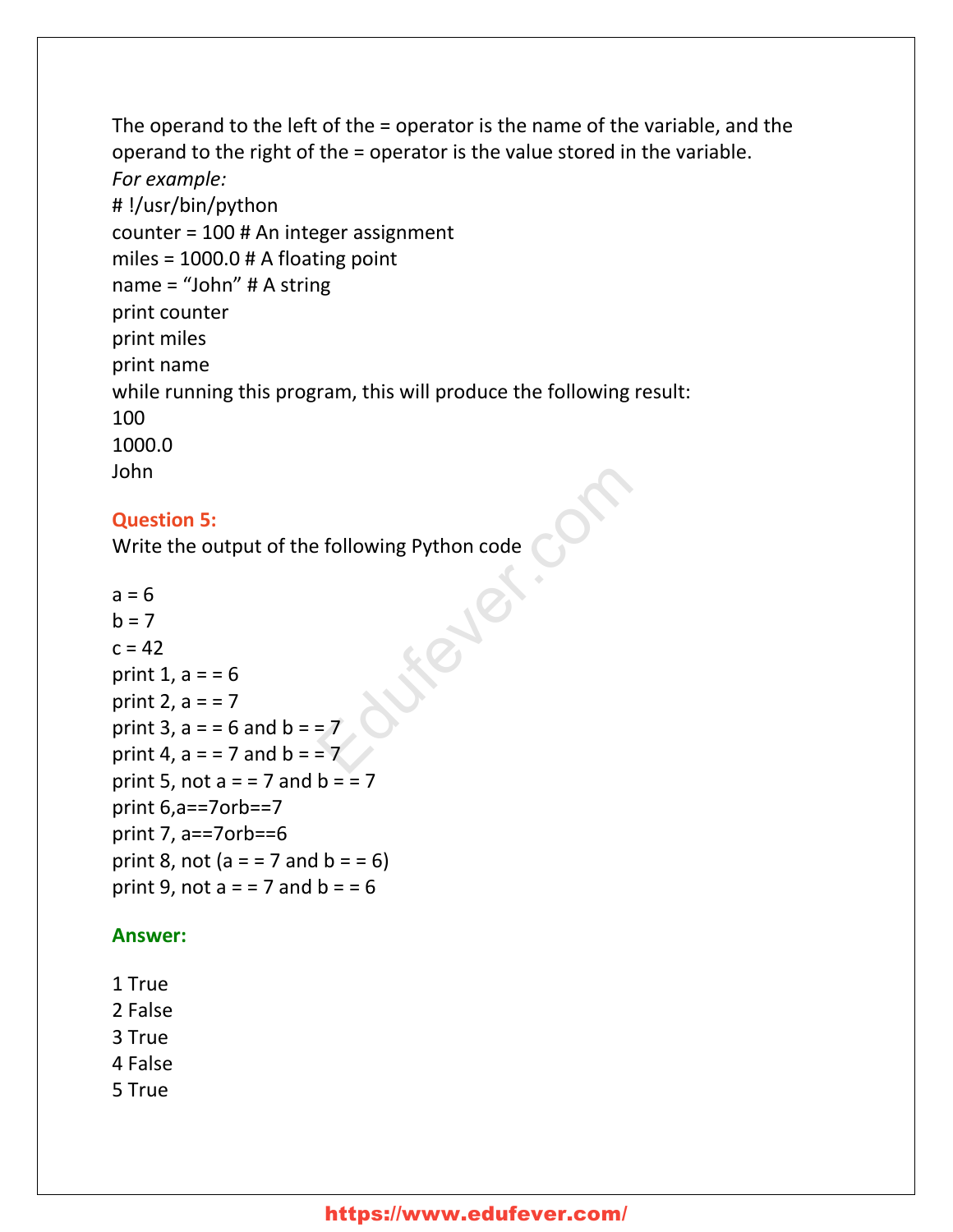6 True 7 False 8 True 9 False

#### **Question 6:**

What do you mean by expression "a =  $5"$  ?

#### **Answer:**

This statement assigns the integer value 5 to the variable a. The part at the left of the assignment operator (=) is known as the 1 value (left value) and the right one as the r value (right value). The l value has to be a variable whereas the l value can be either a constant, a variable, the result of an operation or any combination of these.

#### **Question 7:**

What do you mean by statement in Python?

#### **Answer:**

A statement is an instruction that the Python interpreter can execute. We have seen two kinds of statements: print and assignment.

When you type a statement on the command line, Python executes it and displays the result, if there is one. The result of a print statement is a value. Assignment statements don't produce a result. Statement in Python?<br>
Statement in Python interpreter can<br>
ments: print and assignment.<br>
ment on the command line, Python exence.<br>
The result of a print statement is a v<br>
statement is a v<br>
expression in Python ?

#### **Question 8:**

What do you mean by expression in Python ?

#### **Answer:**

An expression is a combination of values, variables, and operators. If you type an expression on the command line, the interpreter evaluates it and displays the result:

### **Question 9:**

Explain Operators and Operands?

#### **Answer:**

Operators are special symbols that represent computations like addition and multiplication. The values the operator uses are called Operands.

#### **Question 10:**

Use IDLE to calculate : **[CBSE Text Book]**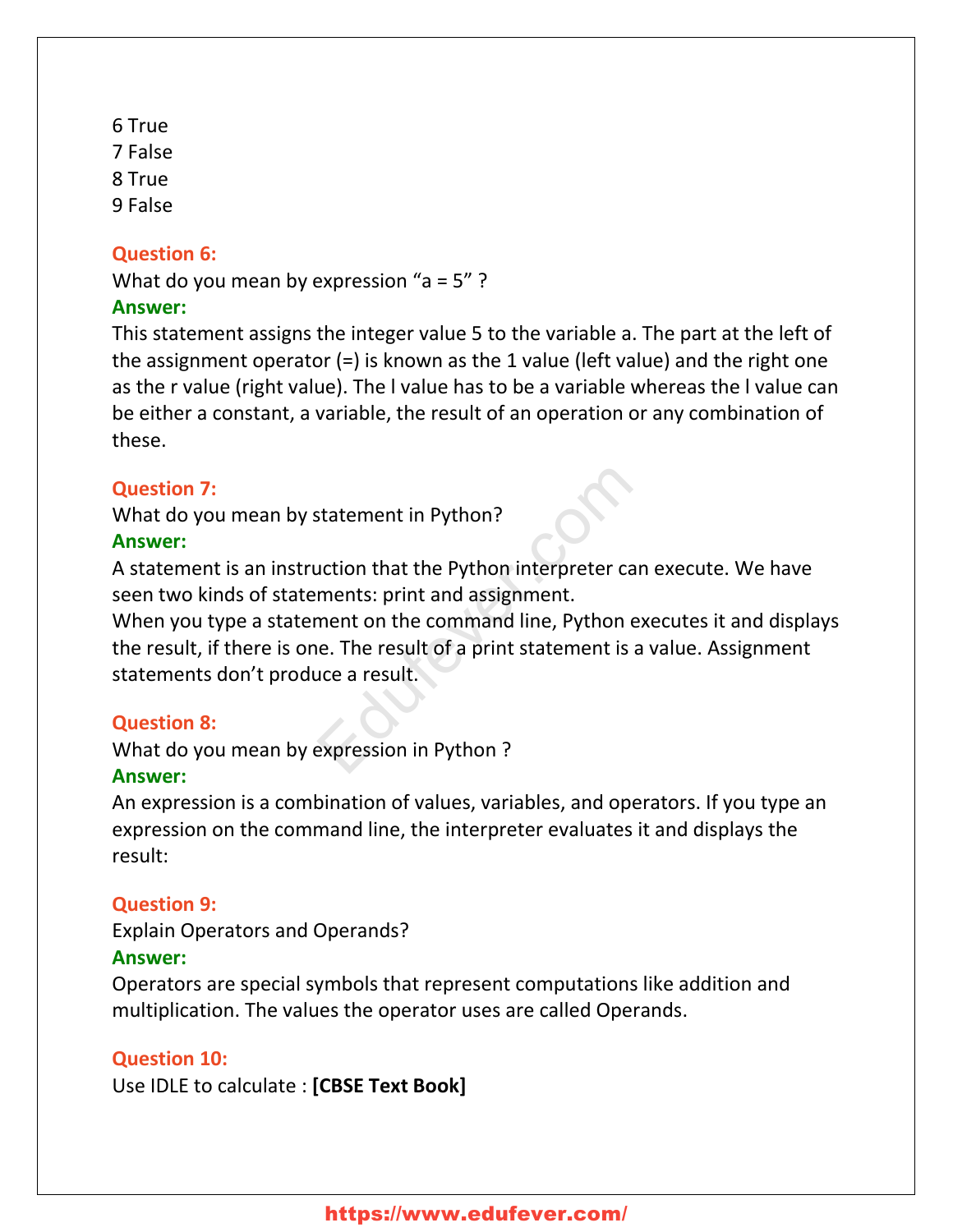**(a)** 6 + 4 \* 10 **(b)**  $(6 + 4) * 10$ 

#### **Answer:**

**(a)** 6 + 40 = 46 **(b)**  $10 * 10 = 100$ 

#### **Question 11:**

What will be the output of the following code : **[CBSE Text Book]**  $a = 3 - 4 + 10 b = 5 * 6 c = 7.0/8.0$ 

#### **Answer:**

Print "These are the values a, b, c. These are the values : 9300.0.

#### **Long Answer Type Questions (5 marks each)**

#### **Question 1:**

Write a example of comparison operators.

#### **Answer:**

Following example to understand all the comparison operators available in Python programming language: Example Type Questions (5 marks each<br>Aparison operators.<br>Examples:<br>Aparison operators anguage:

```
# !/usr/bin/python
a = 21
```

```
b = 10c = 0if (a = b):
print "Line 1 - a is equal to b"
else:
print "Line 1 - a is not equal to b"
if ( a ! = b ):
print "Line 2 – a is not equal to b"
else:
print "Line 2 - a is equal to b"
if (a \le b):
print "Line 3 – a is not equal to b"
else:
print "Line 3 - a is equal to b"
```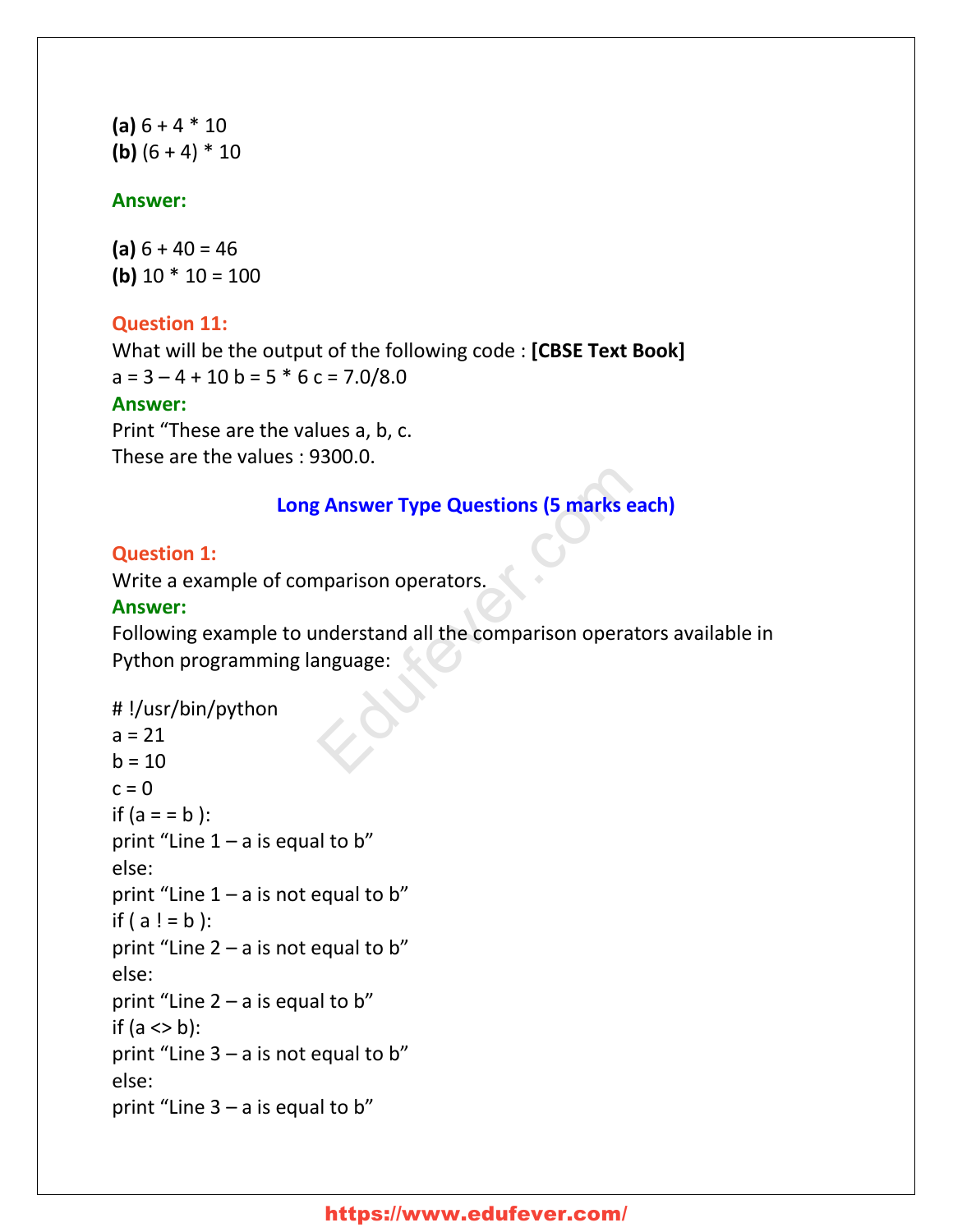if  $(a < b)$ : print "Line  $4 - a$  is less than b" else: print "Line  $4 - a$  is not less than b" if  $(a > b)$ : print "Line  $5 - a$  is greater than b" else: print "Line  $5 - a$  is not greater than b"  $a = 5;$  $b = 20;$ if  $(a < b)$ : print "Line  $6 - a$  is either less than or equal to b" else: print "Line  $6 - a$  is neither less than nor equal to b" if  $(b > = a)$ : print "Line  $7 - b$  is either greater than or equal to b" else: print "Line  $7 - b$  is neither greater than nor equal to b" Therefore than or equal to b"<br>
Therefore than or equal to b"<br>
Therefore than nor equal to b"<br> **above program it produces following**<br> **above program it produces following**<br> **o** b<br> **o** b<br> **o** b<br> **o** b<br> **o** b<br> **o** b

### **When you execute the above program it produces following result:**

Line  $1 - a$  is not equal to b Line  $2 - a$  is not equal to b Line  $3 - a$  is not equal to b Line  $4 - a$  is not less than b Line  $5 - a$  is greater than b Line  $6 - a$  is either less than or equal to b Line  $7 - b$  is either greater than or equal to b

### **Question 2:**

Give an example of arithmetic operators.

### **Answer:**

Following example to understand all the arithmetic operators available in Python programming language:

# !/usr/bin/python

 $a = 21$  $h = 10$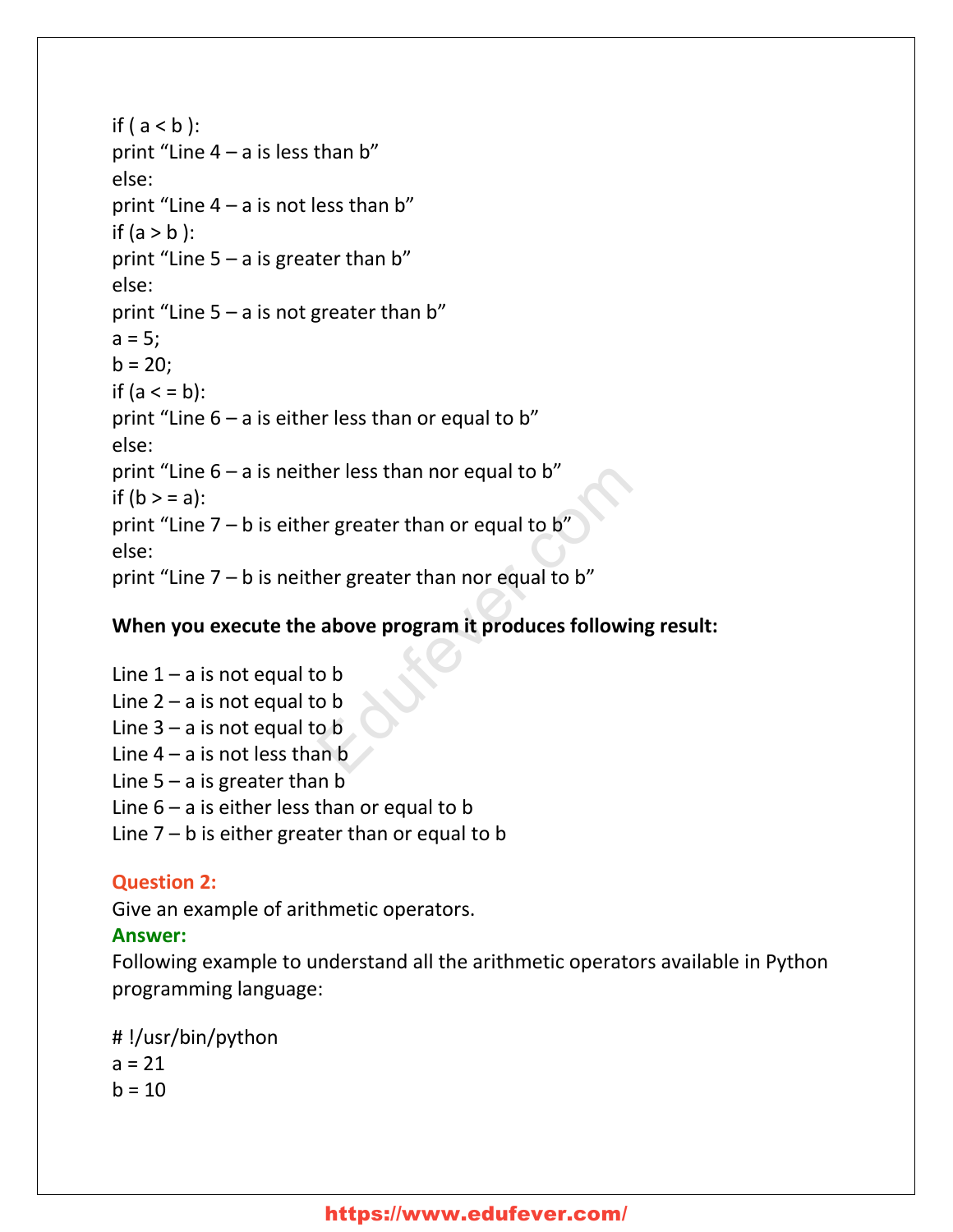$c = 0$  $c = a + b$ print "Line 1 – Value of c is ", c  $c = a - b$ print "Line 2 – Value of c is ", c  $c = a * b$ print "Line 3 – Value of c is ", c  $c = a/b$ print "Line 4 – Value of c is ", c  $c = a \times b$ print "Line 5 – Value of c is ", c  $a = 2$  $h = 3$  $c = a^{**}b$ print "Line 6 – Value of c is ", c  $a = 10$  $h = 5$  $c = a//b$ print "Line 7 – Value of c is ", c c is ", c<br>
c is ", c<br>
above program it produces following<br>
0

#### **When you execute the above program it produces following result:**

Line  $1 -$  Value of c is 31 Line 2 – Value of c is 11 Line 3 – Value of c is 210 Line 4 – Value of c is 2 Line 5 – Value of c is 1 Line  $6 -$  Value of c is 8 Line 7 – Value of c is 2

#### **Question 3:**

Write a program in Python to explain assignment operators

#### **Answer:**

Following example to understand all the assignment operators available in Python programming language :

# !/usr/bin/python  $a = 21$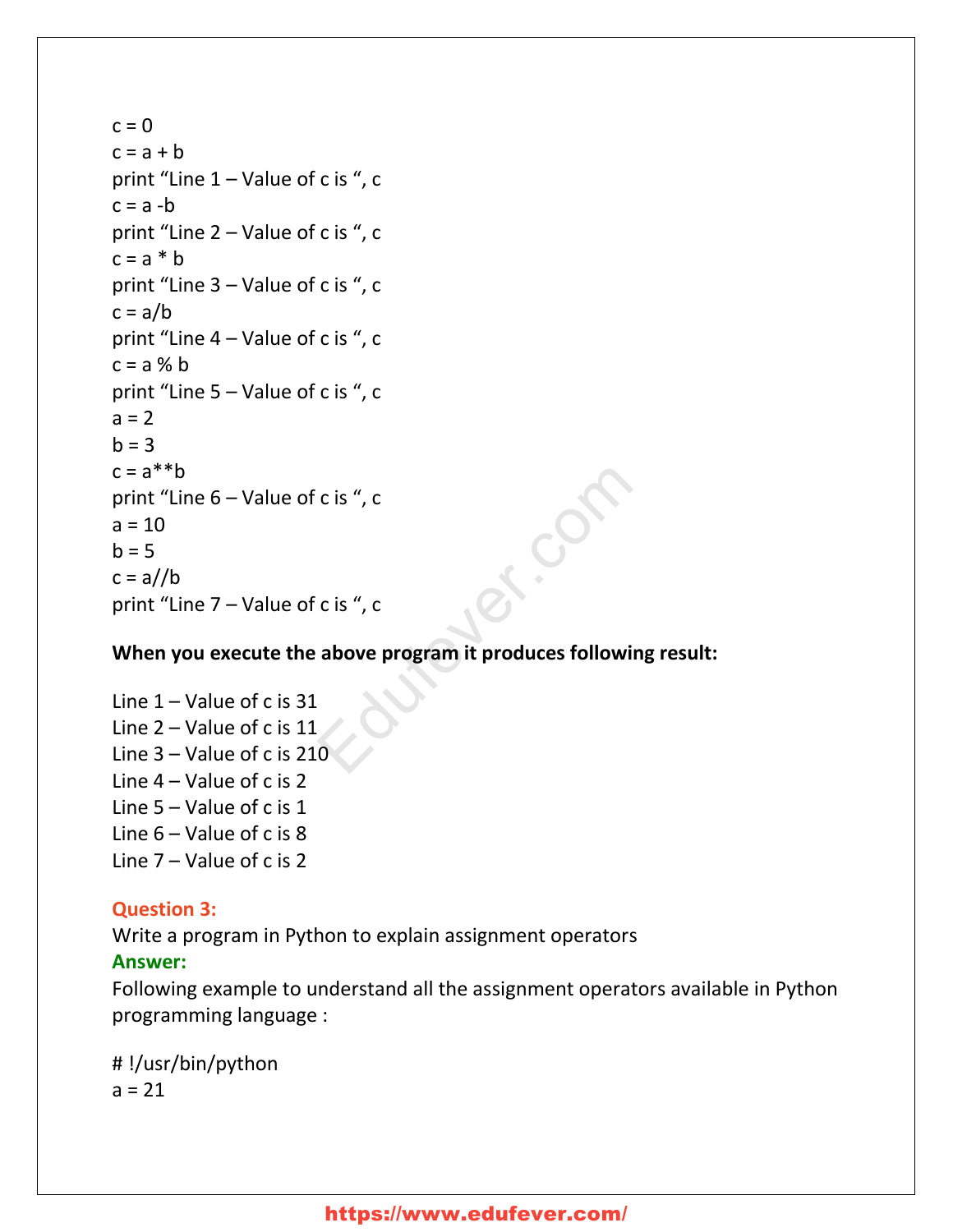$b = 10$  $c = 0$  $c = a + b$ print "Line 1 – Value of c is ", c  $c \div = a$ print "Line 2 – Value of c is ", c  $c^*$ = a print "Line 3 – Value of c is ", c  $c/=a$ print "Line 4 – Value of c is ", c  $c = 2$ Publis

 $c$  %= a print "Line 5 – Value of c is ", e

```
c^* = aprint "Line 6 – Value of c is ", c
```
 $c/|=a$ print "Line 7 – Value of c is ", c

#### **When you execute the above program it produces following result:**

Line  $1 -$  Value of c is 31 Line 2 – Value of c is 52 Line 3 – Value of c is 1092 Line 4 – Value of c is 52 Line 5 – Value of c is 2 Line 6 – Value of c is 2097152 Line  $7 -$  Value of c is 99864

#### **Question 4:**

Write source code in Python to explain bitwise operators. **Answer:**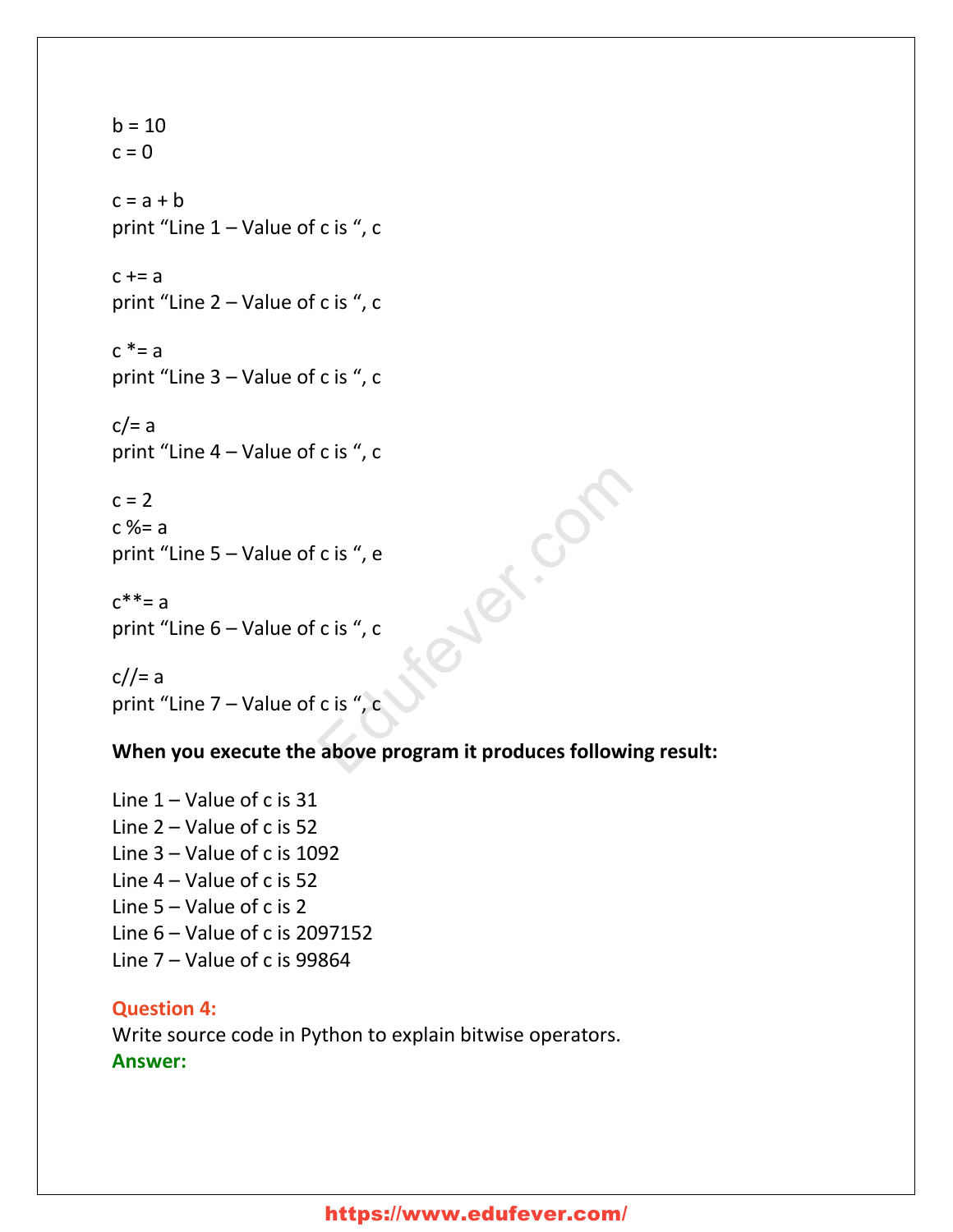Following example to understand all the bitwise operators available in Python programming language:

 $a = 60 \# 60 = 0011 1100$  $b = 13 \# 13 = 0000 1101$  $c = 0$ 

# !/usr/bin/python

 $c = a \& b$ ; # 12 = 0000 1100 print "Line 1 – Value of c is ", c

 $c = a \mid b$ ; # 61 = 0011 1101 print "Line 2 – Value of c is ", c

c = a <sup>∧</sup> b; # 49 = 0011 0001 print "Line 3 – Value of c is ", c

 $c = \infty$ ; #  $-61 = 11000011$ print "Line 4 – Value of c is ", c

 $c = a < 2$ ; #240 = 1111 0000 print "Line 5 – Value of c is ", c

 $c = a$  > > 2; # 15 = 00001111 print "Line 6 – Value of c is ", c

#### **When you execute the above program it produces following result:**

Let.com

Line  $1 -$  Value of c is 12 Line 2 – Value of c is 61 Line 3 – Value of c is 49 Line 4 – Value of c is -61 Line 5 – Value of c is 240 Line 6 – Value of c is 15

#### **Question 5:**

Write a program in Python to explain logical operators. **Answer:**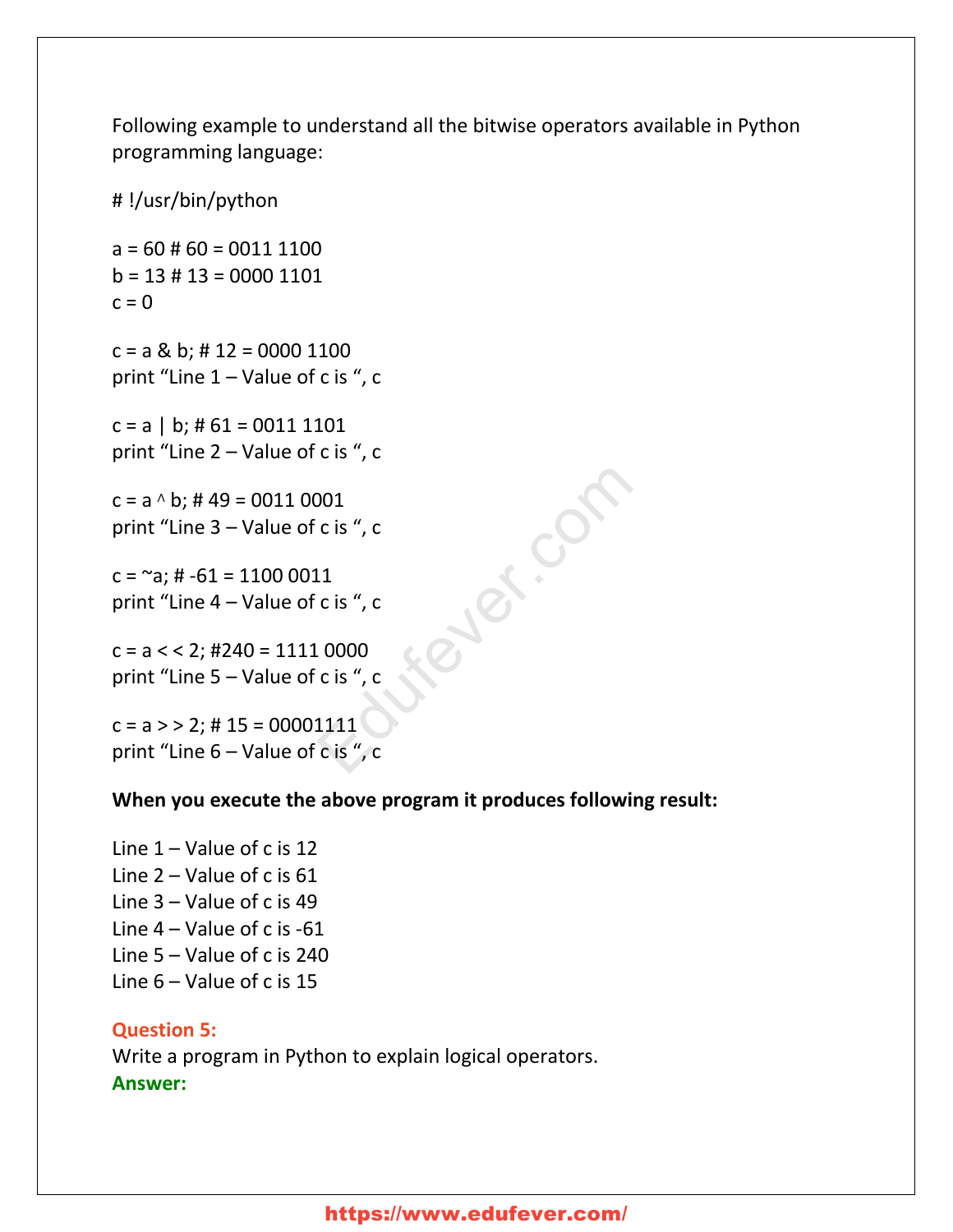Following example to understand all the logical operators available in Python programming language:

#!/usr/b in/python  $a = 10$  $b = 20$  $c = 0$ if (a and b): print "Line  $1 - a$  and b are true" else: print "Line 1 – Either a is not true or b is not true" if (a or b): print "Line 2 – Either a is true or b is true or both are true" else: print "Line 2 – Neither a is true nor b is true"  $a = 0$ if  $($  a and  $b$   $):$ print "Line 3 – a and b are true" else: print "Line 3 – Either a is not true or b is not true" if (  $a$  or  $b$  ): print "Line 4 – Either a is true or b is true or both are true" else: print "Line 4 – Neither a is true nor b is true" if not( a and b) : print "Line  $5 - a$  and b are true" else: print "Line 5 – Either a is not true or b is not true" is true or b is true or both are true"<br>
a is true nor b is true"<br>
are true"<br>
is not true or b is not true"<br>
is true or b

#### **When you execute the above program it produces following result:**

Line  $1 - a$  and b are true Line 2 – Either a is true or b is true or both are true Line 3 – Either a is not true or b is not true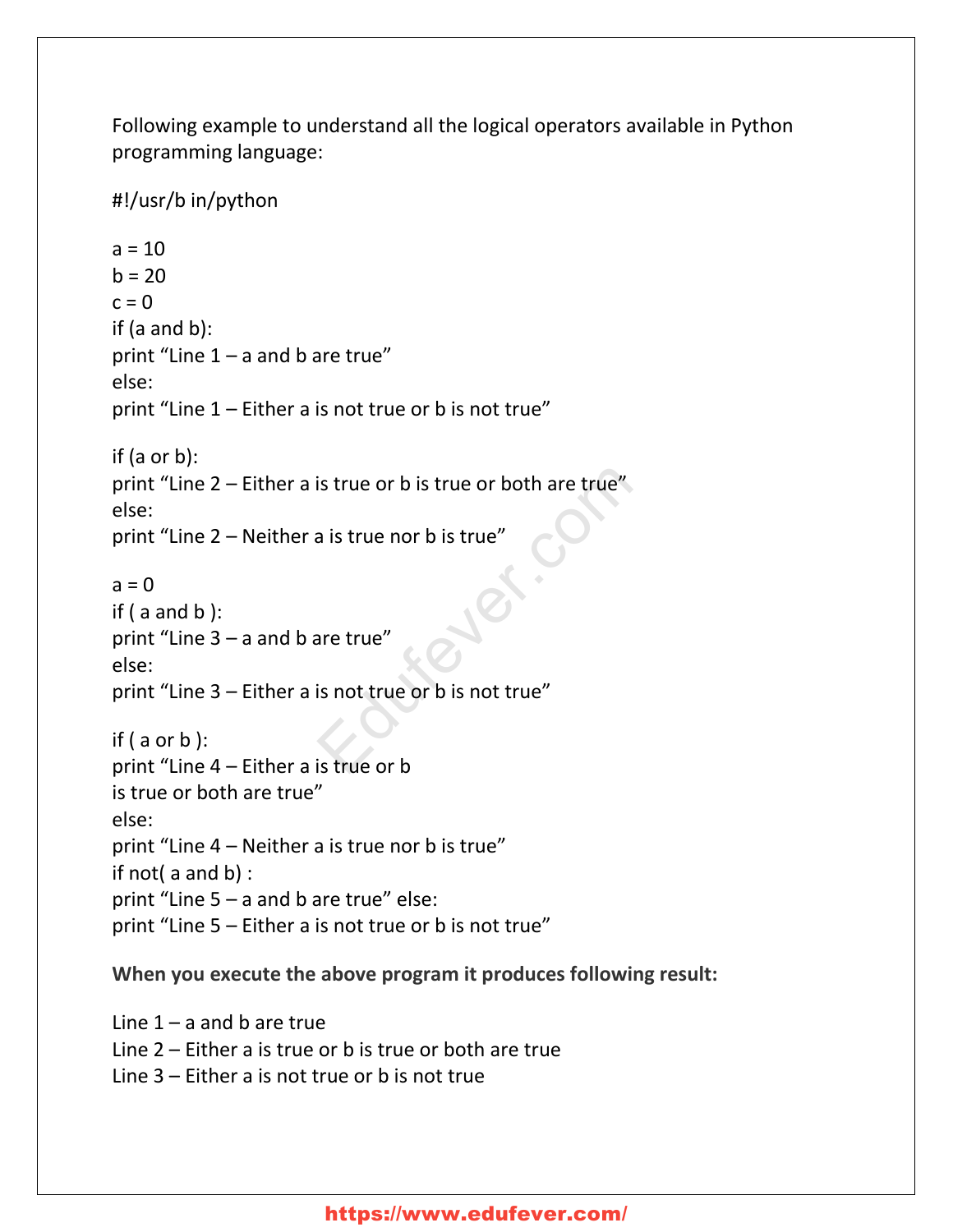Line 4 – Either a is true or b is true or both are true Line  $5 - a$  and b are true

#### **Question 6:**

Write source in Python code for membership operators.

#### **Answer:**

Following example to understand all the membership operators available in Python programming language :

```
#!/usr/bin/python
a = 10b = 20list = [1, 2, 3, 4, 5];
if ( a in list):
print "Line 1 - a is available in the given list"
else:
print "Line 1 - a is not available in the given list"
if (b not in list):
print "Line 2 – b is not available in the given list"
else:
print "Line 2 - b is available in the given list"
a = 2if ( a in list):
print "Line 3 - a is available in the given list"
else:
print "Line 3 - a is not available in the given list"
                               able in the given list"<br>
available in the given list"<br>
available in the given list"<br>
able in the given list"<br>
The given list"
```
#### **When you execute the above program it produces following result:**

Line  $1 - a$  is not available in the given list Line  $2 - b$  is not available in the given list Line  $3 - a$  is available in the given list

```
Question 7:
Write source in Python code for identity operators.
Answer:
```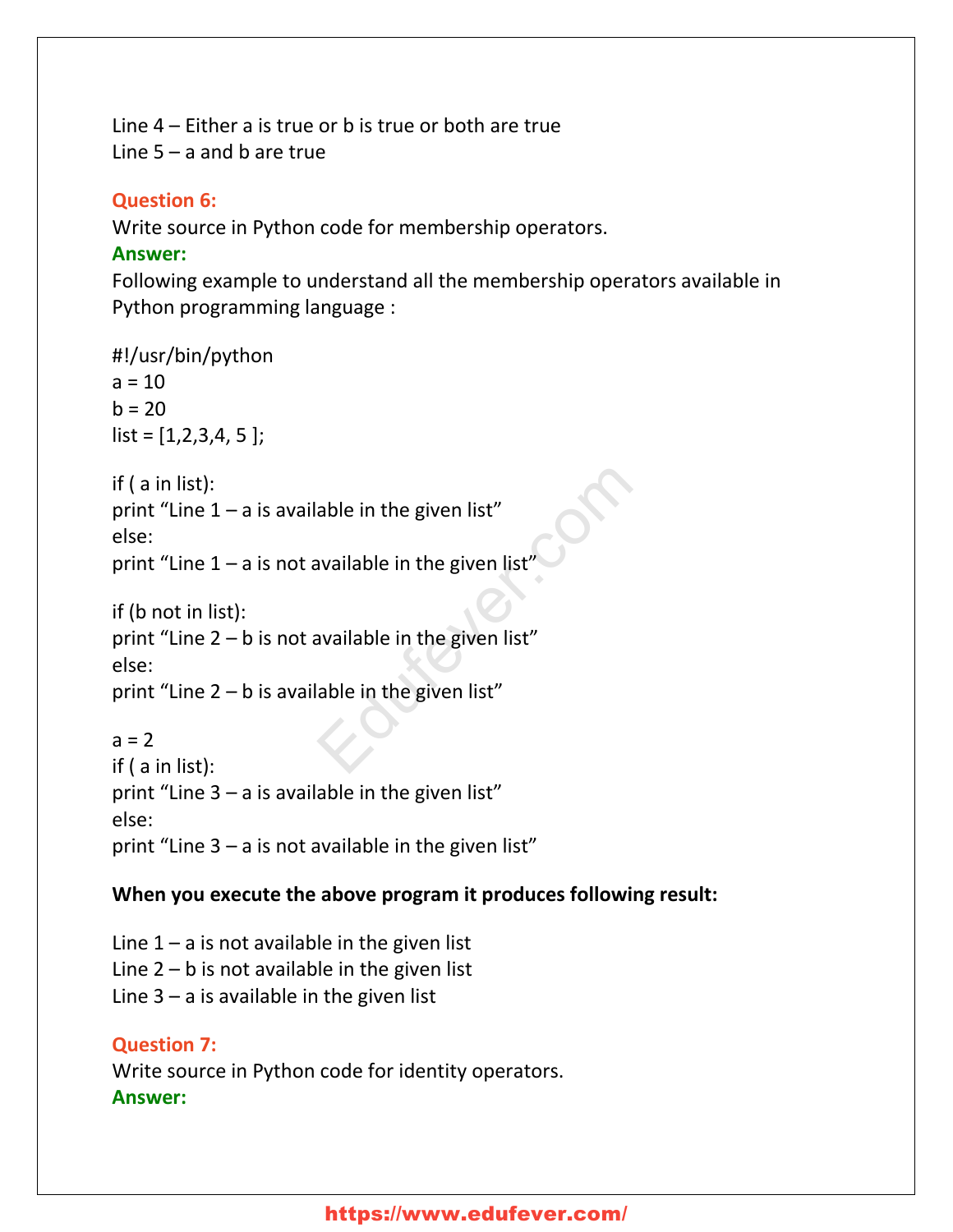Following example to understand all the identity operators available in Python programming language :

```
# !/usr/bin/py thon
a = 20h = 20if (a is b):
print "Line 1 - a and b have same
identity"
else:
print "Line 1 - a and b do not have
same identity"
if (id(a) = id(b)):
print "Line 2 – a and b have
same identity"
else:
print "Line 2 – a and b do not have same identity"
h = 30if (a is b):
print "Line 3 – a and b have same
identity"
else:
print "Line 3 – a and b do not have same identity"
if (a is not b ):
print "Line 4 – a and b do not have
same identity"
else:
                           Provide a same identity"<br>
The very same identity"<br>
The very same identity"<br>
The very same identity"
```
print "Line  $4 - a$  and b have same identity"

#### **When you execute the above program it produces following result:**

Line  $1 - a$  and b have same identity Line  $2 - a$  and b have same identity Line  $3 - a$  and b do not have same identity Line  $4 - a$  and b do not have same identity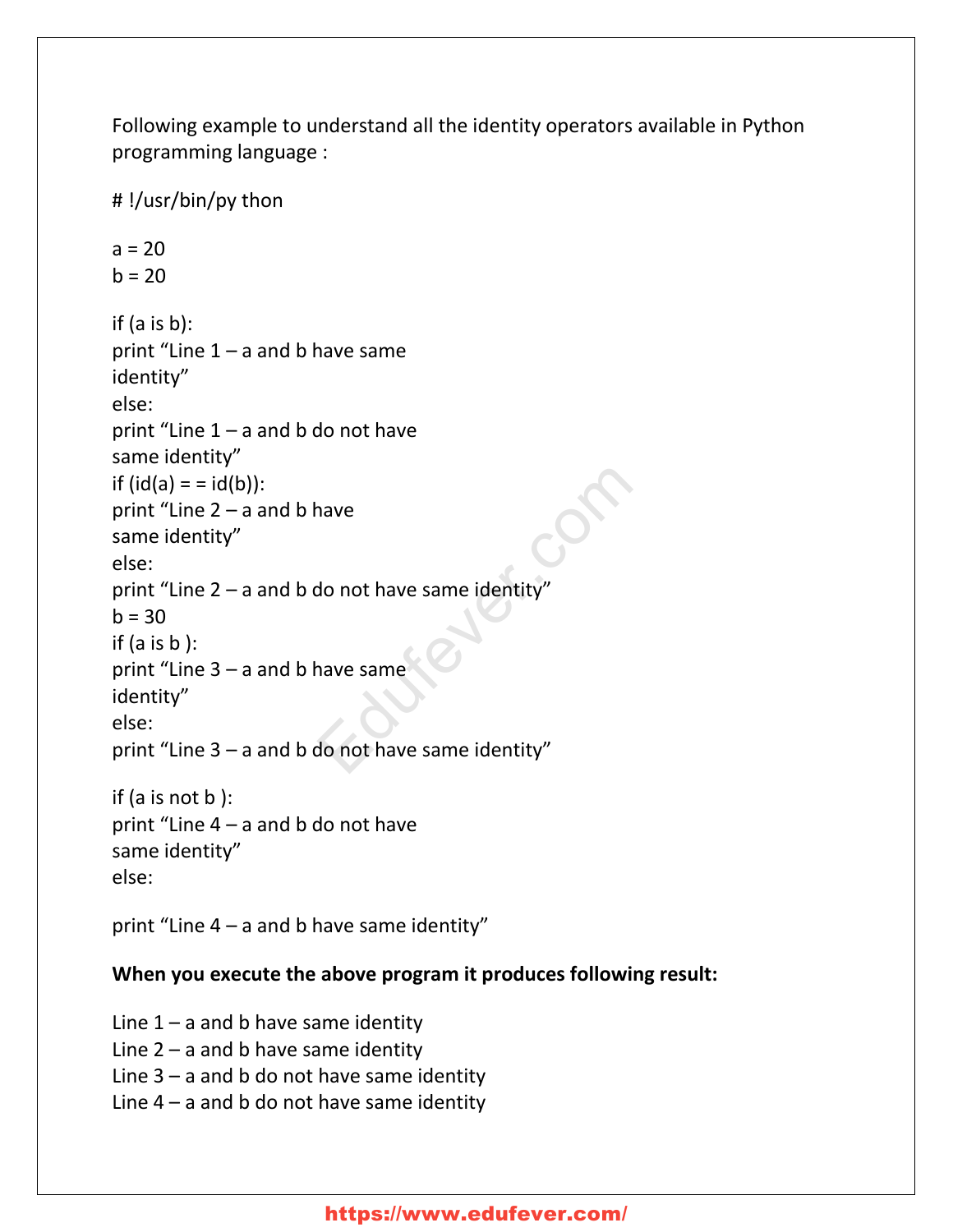#### **Question 11:**

Give example to understand operator precedence available in Python programming language.

#### **Answer:**

Following example to understand operator precedence available in Python programming language :

Education

#### #!/usr/bin/python

 $a = 20$  $h = 10$  $c = 15$  $d = 5$  $e = 0$  $e = (a + b)*c/d #(30*15)/5$ print "Value of  $(a + b) * c / d$  is ", e

e =  $((a + b) * c)/d$  #(30\*15)/5 print "Value of  $((a + b) * c) / d$  is ", e

 $e = (a + b) * (c / d);$  # (30) \* (15/5) print "Value of  $(a + b) * (c / d)$  is ", e

 $e = a + (b * c)/d$ ; # 20 + (150/5) print "Value of  $a + (b * c) / d$  is ", e

#### **When you execute the above program it produces following result:**

Value of  $(a + b) * c / d$  is 90 Value of  $((a + b) * c) / d$  is 90 Value of  $(a + b) * (c / d)$  is 90 Value of  $a + (b * c) / d$  is 50

#### **Question 12:**

How are comments written in a program ?

#### **Answer:**

As the program gets bigger, it becomes difficult to read it, and to make out what it is doing by just looking at it. So it is good to add notes to the code, while writing it. These notes are known as comments. In Python, comment start with '#'